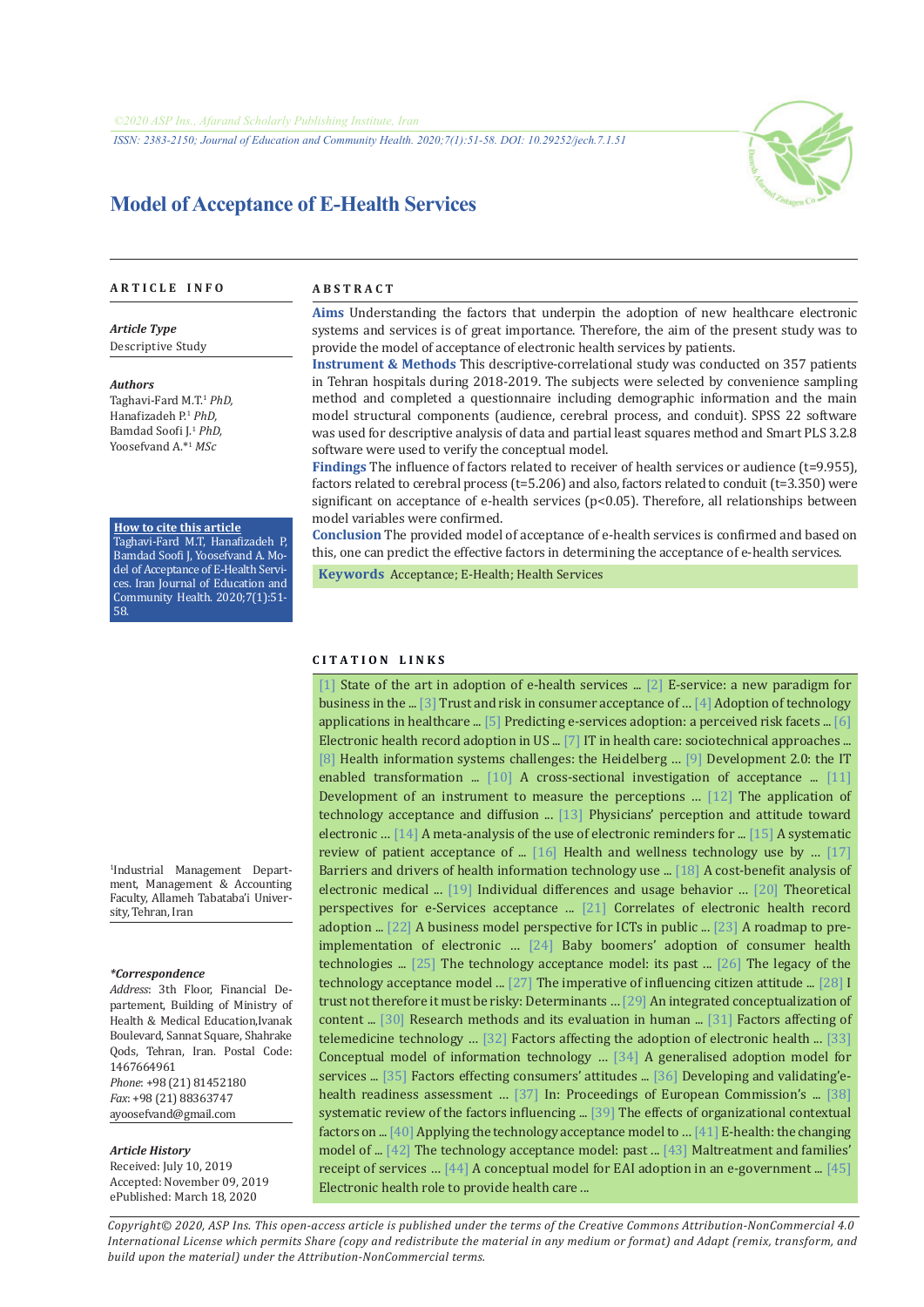# ۵۲ محمدتقی تقویفرد و همکاران ــ مدل پذیرش خدمات الکترونیک سلامت

### محمدتقی تقویفرد **PhD**

گروه مدیریت صنعتی، دانشکده مدیریت و حسابداری، دانشگاه علامه طباطبایی، تهران، ایران

### پیام حنفیزاده **PhD**

گروه مدیریت صنعتی، دانشکده مدیریت و حسابداری، دانشگاه علامه طباطبایی، تهران، ایران

### جهانیار بامداد صوفی **PhD**

گروه مدیریت صنعتی، دانشکده مدیریت و حسابداری، دانشگاه علامه طباطبایی، تهران، ایران

### **MSc** \* اکبر یوسفوند

گروه مدیریت صنعتی، دانشکده مدیریت و حسابداری، دانشگاه علامه طباطبایی، تهران، ایران

### چکيده

اهداف: بررسی و شناخت عواملی که زمینه پذیرش استفاده از سیستمها و خدمات الکترونیک جدید بهداشت و درمان را فراهم میکنند، از اهمیت بالایی برخوردار است. بنابراین پژوهش حاضر با هدف ارایه مدل پذیرش خدمات الکترونیک سلامت توسط بیماران انجام شد.

ابزار و روشها: این پژوهش توصیفی- همبستگی در سال ١٣٩٧-٩٨ بین ٣٥٧ نفر از بیماران بیمارستانهای شهر تهران انجام شد. نمونهها با روش نمونهگیری در دسترس انتخاب شدند و پرسشنامهای مشتمل بر اطلاعات جمعیتشناختی و سازههای اصلی مدل شامل مخاطب، پردازش فکری و کانال را تکمیل کردند. بهمنظور تجزیه و تحلیل توصیفی دادهها از نرمافزار آماری 22 SPSS و برای آزمون مدل مفهومی از روش حداقل مربعات جزئی و نرمافزار PLS Smart 3.2.8 استفاده شد.

**یافتهها:** تاثیر عوامل مربوط به گیرنده خدمات سلامت یا مخاطب (t=٩/٩٥٥)، عوامل مربوط به خدمت سلامت یا پردازش فکری (٥/٢٠٦=t (و همچنین عوامل مربوط به کانالهای خدمت سلامت (٣/٣٥٠=t (بر پذیرش خدمات سلامت الکترونیک معنیدار بود (٠/٠٥>p(. لذا همهروابط بین متغیرهای مدل تایید شد. **نتیجهگیری:** مدل پذیرش خدمات الکترونیک سلامت ارایهشده، مورد تایید است و براساس آن میتوان عوامل موثر در تعیین پذیرش خدمات الکترونیک سلامت را پیشبینی نمود.

کلیدواژهها: پذیرش، سلامت الکترونیک، خدمات سلامت

تاريخ دريافت: ۱۳۹۸/۰۴/۱۹ تاريخ پذيرش: ۱۳۹۸/۰/۱۸ \* ayoosefvand@gmail.com :مسئول نويسنده

### مقدمه

طی پانزده سال اخیر پیشرفت در فناوری اطلاعات و ارتباطات و پذیرش تکنیکهای مبتنی بر شبکه به تغییرات تدریجی در نحوه ارایه خدمات، هم در سطح دولت و هم بخش خصوصی منجر شده است<sup>[1]</sup> و شکل خاصی از خدمت با عنوان خدمت الکترونیک را به وجود آورده است. خدمت الکترونیک به هر گونه خدمتی گفته میشود که با استفاده از اینترنت یا فناوریهای اطلاعاتی ارایه میشود و انجام بخشیهای زیادی از آن به عهده شخص خدمتگیرنده است[2]. خدمات الکترونیک دربردارنده تمامی

تعاملات و تراکنشهایی است که بین ارایهدهندگان خدمت و مصرفکنندگان آن با شبکه الکترونیک است. محتوای خدمات الکترونیک هم میتواند تجاری مانند بانکداری الکترونیک، خردهفروشی الکترونیک و هم غیرتجاری مانند دولت الکترونیک و سلامت الکترونیک باشد[3].

خدمات الکترونیک سلامت، بهصورت استفاده از فناوری اطلاعات در حوزه مراقبتهای سلامتی تعریف میشود<sup>[4]</sup>؛ اگرچه اندازهگیری کیفیت عملکرد و مطلوبیت احتمالی خدمات الکترونیک برای مصرفکنندگان خصوصاً با توجه به جدیدبودن محیط آنلاین دشوار است<sup>[5]</sup>. براساس تحقیقات خدمات الکترونیک اقناع بیشتر مشتریان، هزینه کمتر تراکنشها، انتخابهای بیشتر و دسترسی . [2] فراتر با حذف زمان و مکان را به مشتریان وعده میدهد پیادهسازی موفق فناوریهای اطلاعات و ارتباطات در حوزه سلامت نهتنها میتواند هزینهها را بهبود بخشد، بلکه خدمات سلامتی اثربخشتر و البته با هزینه پایینتر را فراهم آورد[6]. با این وجود بخش عمدهای از تلاشها برای توسعه فناوری اطلاعات در بخشهای مختلف با شکست مواجه میشود یا بهصورت نیمهکاره رها میشود<sup>[7,8]</sup>. در حوزه سلامت نیز استقبال از خدمات الکترونیک سلامت بین بیماران سازمانهای حوزه درمان بسیار کم گزارش شده است و درصد کمی از اهداف خدمات الکترونیک در سازمانها محقق شدهاند<sup>[9]</sup>. موفقیت سیستمهای اطلاعاتی و فناوریهای مرتبط بخش بهداشت و درمان به حد زیادی به واکنشهای کاربران نسبت به این فناوریها بستگی دارد؛ این واکنشها شامل پذیرش یا رد فناوریها و نحوه استفاده از فناوریها میشوند<sup>[10-13]</sup>. مطالعات متعددی تاثیر مثبت سیستمهای اطلاعات سلامت و فناوریهای مرتبط را بر مدیریت و بهبود شرایط بیمار نشان دادهاند<sup>[14-16]</sup>.

سیستمهای اطلاعات سلامت و فناوریهای مرتبط میتوانند منجر به منافع بالقوهای برای کاربران و سازمان شوند. در تحقیقات گذشته نشان داده شده است که معرفی فناوریها به کاربران . [17] دشوار بوده و در نتیجه استفاده از این فناوریها محدود است بنابراین بررسی و شناخت عواملی که سبب انگیزش افراد برای پذیرش استفاده از سیستمها و خدمات الکترونیک جدید بخش بهداشت و درمان و از طرفی مقاومت در برابر استفاده از این سیستمها و خدمات الکترونیک میشوند، برای مدیران و مسئولان بخش بهداشت و درمان و طراحان و توسعهدهندگان این سیستمها مهم و ضروری است؛ چرا که احتمال موفقیت این یروژهها را افزایش میدهد<sup>[4]</sup>. به همین منظور در قالب خدمات الکترونیک توجه ویژهای به بحث پذیرش خدمات سلامت الکترونیک توسط بیمار شده است<sup>[18]</sup>. پیشبینی پذیرش و استفاده از تکنولوژی از دیرباز یکی از مفاهیم کلیدی مورد علاقه بسیاری از پژوهشگران بوده است<sup>[19]</sup>. هدف اصلی پژوهشها در این زمینه بررسی و کشف عوامل اصلی است که اشاعه یک فناوری و استفاده از آن را در جامعه تحت تاثیر قرار میدهد.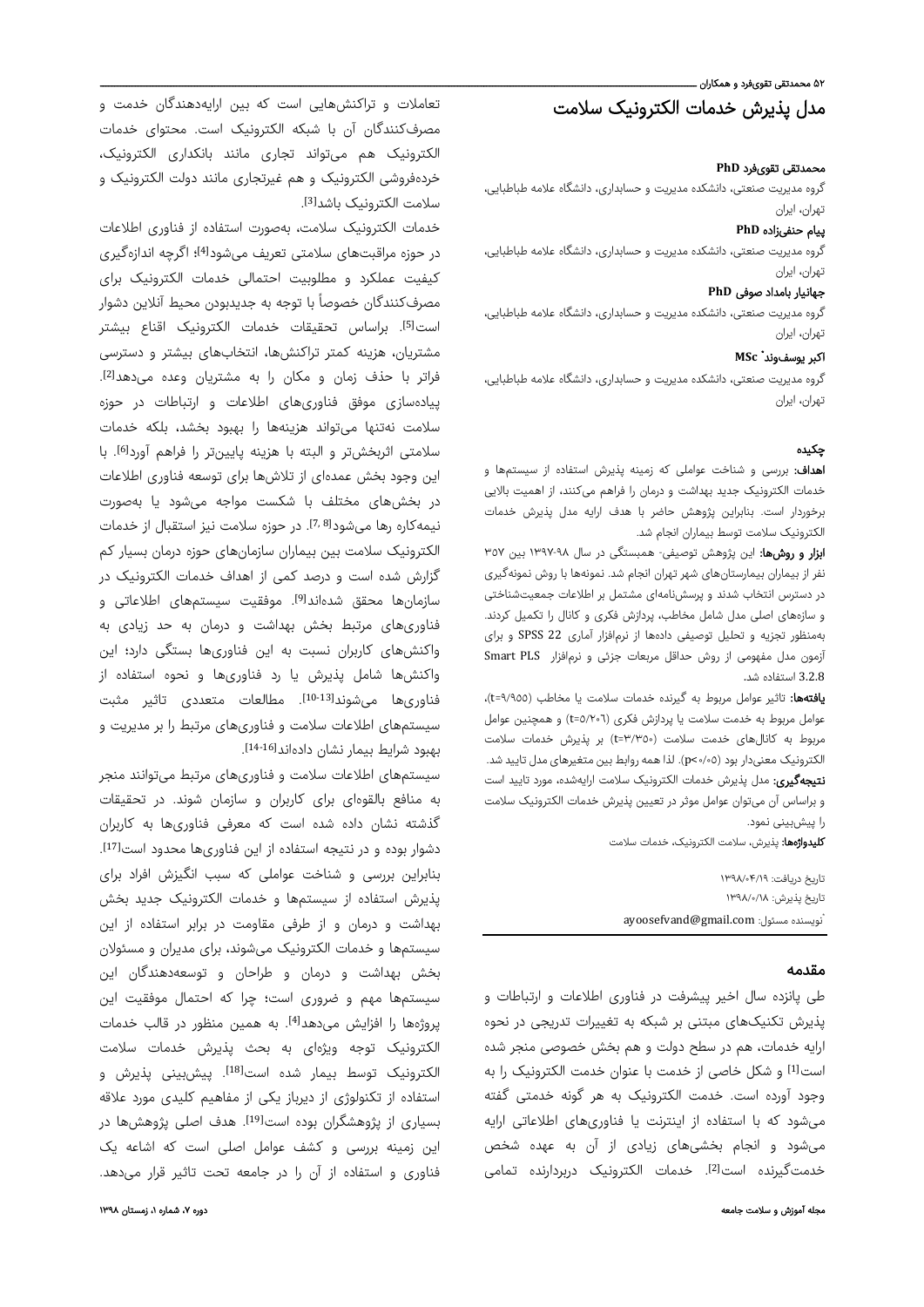به این ترتیب چارچوبهای تئوریک بسیار زیادی در طول زمان توسعه داده شد. برخی از این چارچوبها مورد اقبال و پذیرش بیشتری واقع شدند و بهوفور در حوزههای کاربردی مختلف مورد آزمون قرار گرفتند. لازم به ذکر است بسیاری از این چارچوبها بر مبنای نظریات و تئوریهای سایر رشتهها بهخصوص روانشناسی است. در پژوهش حاضر نیز با مرور ادبیات، به طبقهبندی مطالعات انجامشده در حوزه پذیرش و استفاده از تکنولوژی در سال ٢٠١٨ پرداخته شد (جدول ١).

|  |  |  | <b>جدول ۱)</b> مدلهای استفادهشده در تحقیقات پذیرش در سال ۲۰۱۸ |
|--|--|--|---------------------------------------------------------------|
|--|--|--|---------------------------------------------------------------|

| تعداد ارجاعات | مدلها                                             |
|---------------|---------------------------------------------------|
| ۶۸            | مدل پذیرش تکنولوژی (TAM)                          |
| ٢۶            | تئوری رفتار برنامەریزیشده (TPB)                   |
| ١٩            | انتشار نوآوری (DOI)                               |
| ۱۴            | تئوری یکپارچه پذیرش و استفاده از تکنولوژی (UTAUT) |
|               | مدل موفقيت سيستمهاى اطلاعاتى                      |
| ۱۳۹           | مجموع                                             |

مدل پذیرش تکنولوژی (TAM) در سال ۱۹۸۹ توسط *دیویس* تدوین شد و اغلب بهعنوان یکی از بهترین مدلهای اتخاذ و [20] استفاده از فناوری اطلاعات نقل شده است .

در حوزه سلامت الکترونیک کاربرد فناوری اطلاعات و ارتباطات بسیار کندتر از سایر حوزهها است<sup>[21]</sup>. بخشی از این مساله به این موضوع مرتبط است که هزینههای سرمایهگذاری در بخش فناوریهای اطلاعات و ارتباط نسبتاً بالا است[22].

بهرغم حجم انبوه تحقیقاتی که روی پذیرش تکنولوژی صورت گرفته است، در زمینه سلامت الکترونیک و مراقبتهای سلامتی کار اندکی انجام شده است که این نشاندهنده شکاف قابل ملاحظه در این زمینه است<sup>[23]</sup>. در طول زمان مدلهای زیادی در خصوص تشریح چگونگی پذیرش توسط کاربران مورد بررسی قرار گرفته است. در میان نظریات پذیرش فناوری، TAM نظریهای است که بیشترین گستردگی را در حوزه مراقبتهای بهداشتی و درمانی به خود اختصاص داده است[24, 25] که پس از توسعه در یژوهشهای بعدی محدودیتهایی برای آن قایل شدهاند<sup>[26]</sup>. با مطالعه پژوهشهای صورتگرفته در حوزه عوامل موثر بر پذیرش سیستمهای اطلاعاتی سلامت و فناوریهای مرتبط، مشاهده میشود که اگرچه طیف متنوعی از عوامل تاثیرگذار شناسایی شده و مورد آزمایش قرار گرفتهاند، با این حال پژوهشهای اندکی بهمنظور ارایه الگوی جامع متشکل از همه این عوامل انجام شده است. همچنین تعداد اندکی به مطالعه پذیرش فناوری اطلاعات از دید شهروندان همت گماردهاند<sup>[27, 28]</sup> و اغلب تحقیقات به بررسی سیستمهای اطلاعاتی درونسازمانی پرداختهاند که پذیرش کاربران ً نقشی در استفاده یا عدم استفاده از آن نداشته و کاربران صرفا می توانند استفاده را به تعویق بیاندازند<sup>[27]</sup>. با توجه به موارد فوق و ضرورت توسعه مدل جامعتری در خصوص پذیرش خدمات

الکترونیک در حوزه سلامت توسط بیماران و استفادهکنندگان از خدمات الکترونیک سلامت، مدل پیشنهادی تحقیق حاضر ارایه شد (شکل ١).



**شکل ۱)** مدل پیشنهادی تحقیق

در طراحی مدل مفهومی این تحقیق از مدل ٣C حنفیزاده و *یارمحمدی* کمک گرفته شده است<sup>[29]</sup>. به نظر این نویسندگان در یک جامعه اطلاعاتی، داده، اطلاعات و دانش بدنه اصلی محتوایی را تشکیل میدهند که به شکل کلامی یا غیرکلامی از طریق کانالهای ارتباطی مخابره میشود. آنها محتوی را نتیجه یک فرآیند فکری انسانی حاصل از پردازش یک رویه، خدمت و محصول تصور میکنند که از طریق یک مجرای خاص بهمنظور خلق ارزش مشترک با مخاطب قابل دسترسی هستند. به زعم این نویسندگان، محتوی بهعنوان یک مفهوم متشکل از سه عنصر فرآیند فکری، مجرا و مخاطب است. فرآیند ذهنی که نتیجه آن یک محصول، فرآیند یا خدمت/محصول است. به نظر نویسندگان برای ارایه محتوای قابل قبولتر باید بدانیم چه خدمتی، به چه کاربرانی و در چه موقعیتی و با چه ترکیبی از کانالها باید ارایه شود.

با توجه به مطالب ذکرشده، مطالعه حاضر با هدف ارایه مدل پذیرش خدمات الکترونیک سلامت انجام شد.

# ابزار و روشها

این پژوهش از نوع توصیفی- همبستگی است که در بازه زمانی ١٣٩٧-٩٨ در سطح بیمارستانهای دولتی شهر تهران صورت پذیرفت. در این پژوهش با استفاد از روش نمونهگیری دردسترس، نمونهگیری از کلیه افرادی (بیمار) انجام شد که برای دریافت خدمت به این بیمارستانها مراجعه کرده بودند و معیار ورود این افراد به مطالعه، تحصیلات حداقل دیپلم و حداقل آشنایی با خدمات الکترونیک بود. بهمنظور اطمینان از این امر قبل از تکمیل پرسشنامه توضیحات لازم در خصوص خدمات الکترونیک به داوطلبان ارایه شد. در توضیحات از پیش تعیینشده نوبتدهی برخط بهعنوان یک نمونه خدمت الکترونیک برای پاسخدهندگان تشریح شد. با توجه به این که حضور اکثر اقشار جامعه در نمونه برای نویسندگان ترجیح داشت معیار ورود دیگری در نظر گرفته نشد. بهمنظور نمونهگیری، پرسشگران طی زمانهای هماهنگشده با مسئولان مربوط در بیمارستانها در محل حضور یافتند و از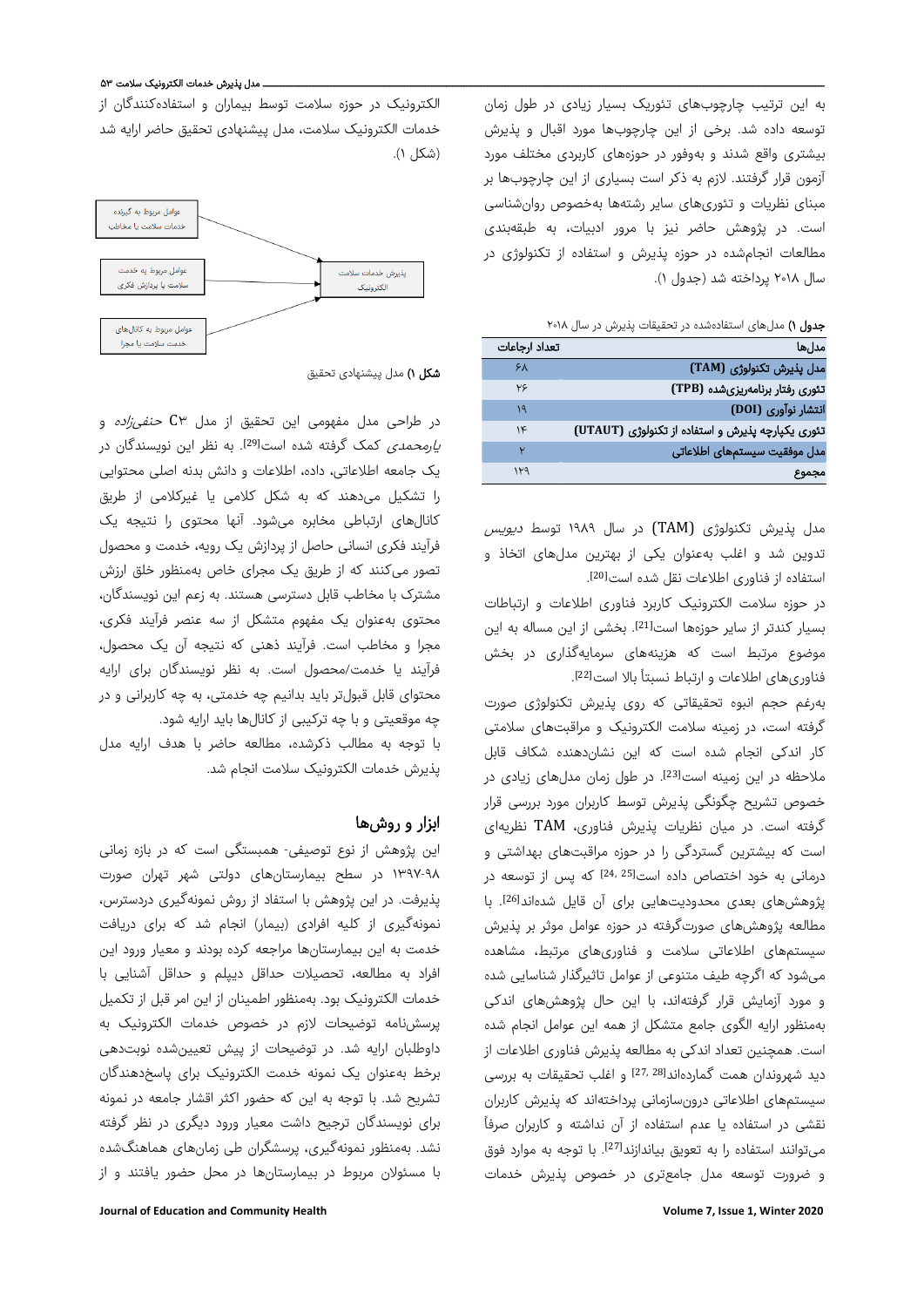### ۵۴ محمدتقی تقویفرد و همکاران ـــــ

میان داوطلبان واجد شرایط نمونهگیری به عمل آمد. نمونهها از میان افرادی انتخاب شد که پذیرش شده بودند یا در مرحله پذیرش در سالنهای انتظار، منتظر مراجعه به پزشک بودند بنابراین آمار دقیقی از میزان مراجعان در دسترس وجود نداشت. زمانی که نه از واریانس و میانگین جامعه و نه از احتمال موفقیت یا عدم موفقیت متغیر اطلاع داریم و نمیتوان از فرمولهای آماری برای برآورد حجم نمونه استفاده کرد از جدول مورگان استفاده میکنیم. این جدول حداکثر تعداد نمونه را ارایه میدهد<sup>[30]</sup>. در این مطالعه نیز حجم نمونه از جدول مورگان برآورد شد. این جدول به ازای مقادیر مختلف از اندازههای جامعه با استفاده از فرمول کوکران نمونه را برآورد کرده است. از آنجایی که حجم جامعه فوق نامعین بود، لذا حجم جامعه آماری نامحدود در نظر گرفته شده و حجم نمونه آماری بنا بر جدول فوق ٣٨٤ نفر برآورد شد. با توجه به دشواری دسترسی به بیماران داوطلب برای پاسخگویی در زمان مراجعه، جمعآوری تصادفی دادهها میسر نبود؛ بنابراین روش نمونهگیری در پژوهش، نمونهگیری در دسترس بود و با مراجعه به بیمارانی که در زمان توزیع پرسشنامه حضور داشتند و حاضر به پاسخگویی بودند، دادهها گردآوری شد. از طرفی با توجه به لزوم انجام هماهنگی برای حضور بدون مشکل در بیمارستان، صرفاً بیمارستانهایی انتخاب شدند که اجازه حضور پرسشگران را صادر کردند و ٩ بیمارستان از ٣٤ بیمارستان درخواستشده با محققان همکاری به عمل آوردند. همچنین برخی از پرسشنامهها با قرائت برای بیمار توسط پرسشگر تکمیل شد. با توجه به تعداد سئوالات و برخی توضیحات، تکمیل هر پرسشنامه توسط فرد ١٥ تا ٢٠ دقیقه و قرائت و تکمیل توسط پرسشگران حداقل ٣٠ دقیقه به طول انجامید. علاوه بر نویسنده، یک نفر کارشناس ارشد آمار با آموزشهای لازم و سابقه فعالیت در موسسات آماری، وظیفه تکمیل و جمعآوری دادهها را برعهده داشت. حضور و تکمیل پرسشنامهها در روزهای شنبه تا چهارشنبه از ٧ تا ١٤ و در روزهای پنجشنبه از ساعت ٧ تا ١٢ انجام پذیرفت.

ابزار گردآوری اطلاعات، پرسشنامه بومیسازیشده مشتمل بر چهار بخش بود. ابتدا توضیحاتی در خصوص پرسشنامه و راهنمای تکمیل آن ارایه شد. بخش اول پرسشها مربوط به اطلاعات جمعیتشناختی از جمله جنسیت، سن و سطح تحصیلات پاسخدهندگان بود. سپس ٣٨ سئوال مربوط به سازههای مدل شامل عوامل مربوط به گیرنده خدمات سلامت یا مخاطب (١٠ سئوال)، عوامل مربوط به خدمت سلامت یا پردازش فکری (١٤ سئوال)، عوامل مربوط به کانالهای خدمت سلامت یا مجرا (١٢ سئوال) و پذیرش خدمات سلامت الکترونیک (٢ سئوال) طراحی شد. سنجههای مدل با بررسی و مرور ادبیات پذیرش تکنولوژی با تمرکز بر حوزه سلامت استخراج شد. سئوالات مربوط به هر سازه براساس شاخصهای استخراجشده از مقالات توسط

پژوهشگر در طیف لیکرت پنجگزینهای از "خیلی زیاد" (با امتیاز ٤) تا "خیلی کم" (با امتیاز صفر) تنظیم شد و از پاسخدهندگان درخواست شد به این سئوال پاسخ دهند که "هر کدام از شاخصهای مطرحشده به چه میزان بر پذیرش خدمات الکترونیک سلامت تاثیر میگذارد؟". سپس شاخصهای مورد سئوال فهرست و با طیف لیکرت امتیازدهی انجام شد.

روایی محتوایی به تحلیل منطقی محتوای یک آزمون بستگی داشته و تعیین آن براساس قضاوت ذهنی و فردی است. بر همین اساس بهمنظور بررسی روایی محتوای یک پرسشنامه با نظرخواهی از کارشناسان و خبرگان اقدام میشود. روایی محتوایی در این مطالعه با استفاده از نظرات اساتید راهنما و مشاور رساله و ٢ نفر از اعضای هیات علمی وزارت بهداشت، درمان و آموزش پزشکی صورت پذیرفت و مورد تایید نهایی آنها قرار گرفت. در ارزیابی روایی محتوی خواسته شد تا رعایت نکات مربوط به دستور زبان، استفاده از واژههای مناسب و متناسب و جاگذاری مناسب سئوالات را مد نظر قرار دهند. روایی صوری پرسشنامه توسط ١٤ نفر از خبرگان شامل اساتید راهنما و مشاور (٣ نفر)، پزشک متخصص (٣ نفر)، پزشک فوق تخصص (٣ نفر) و کارشناس ارشد (٥ نفر) صورت گرفت. پرسشنامه نهایی در اختیار خبرگان قرار گرفت و از آنها برای یافتن وجود نارسایی و دشواری در درک معانی واژههای عبارات، فقدان تناسب و غیره نظرخواهی شد و نظرات آنان بهصورت تغییراتی اندک در پرسشنامه اعمال شد و پرسشنامه حاصل مورد تایید آنها قرار گرفت. روایی سازه پرسشنامه توسط تحلیل عاملی تاییدی آزموده شد. در فرآیند سنجش روایی سازه با استفاده از تحلیل عاملی تاییدی، شاخص متوسط واریانس استخراجشده (AVE (بررسی شد. همچنین بهمنظور بررسی پایایی پرسشنامه از روش کمی (آلفای کرونباخ) استفاده شد که آلفای کرونباخ برای همه متغیرها بیش از ٠/٧ و ضریب آلفای کرونباخ برای کل پرسشنامه ٠/٨٦ به دست آمد. پس پرسشنامه دارای روایی و پایایی کافی بود.

بهمنظور تجزیه و تحلیل توصیفی دادهها از نرمافزار آماری SPSS 22 و برای آزمون مدل مفهومی از روش حداقل مربعات جزئی و نرمافزار 3.2.8 PLS Smart استفاده شد.

### یافتهها

در مجموع، اطلاعات مربوط به ٣٥٧ نفر مورد تجزیه و تحلیل قرار گرفت. اکثر پاسخدهندگان، مرد، در گروه سنی ٣١-٤٠ سال و دارای سطح تحصیلات لیسانس بودند (جدول ٢).

در فرآیند سنجش روایی سازه با استفاده از تحلیل عامل تاییدی، شاخص متوسط واریانس استخراجشده (AVE (برای هر بعد مدل دارای مقدار بیشتر از ٠/٥ بود، در حالی که پایایی مرکب بیش از ٠/٧٠ بود. به علاوه تمام ضرایب مسیر گویهها به متغیرها بیش از ٠/٦٠ بود. پس روایی همگرای مدل تایید شد (جدول ٣).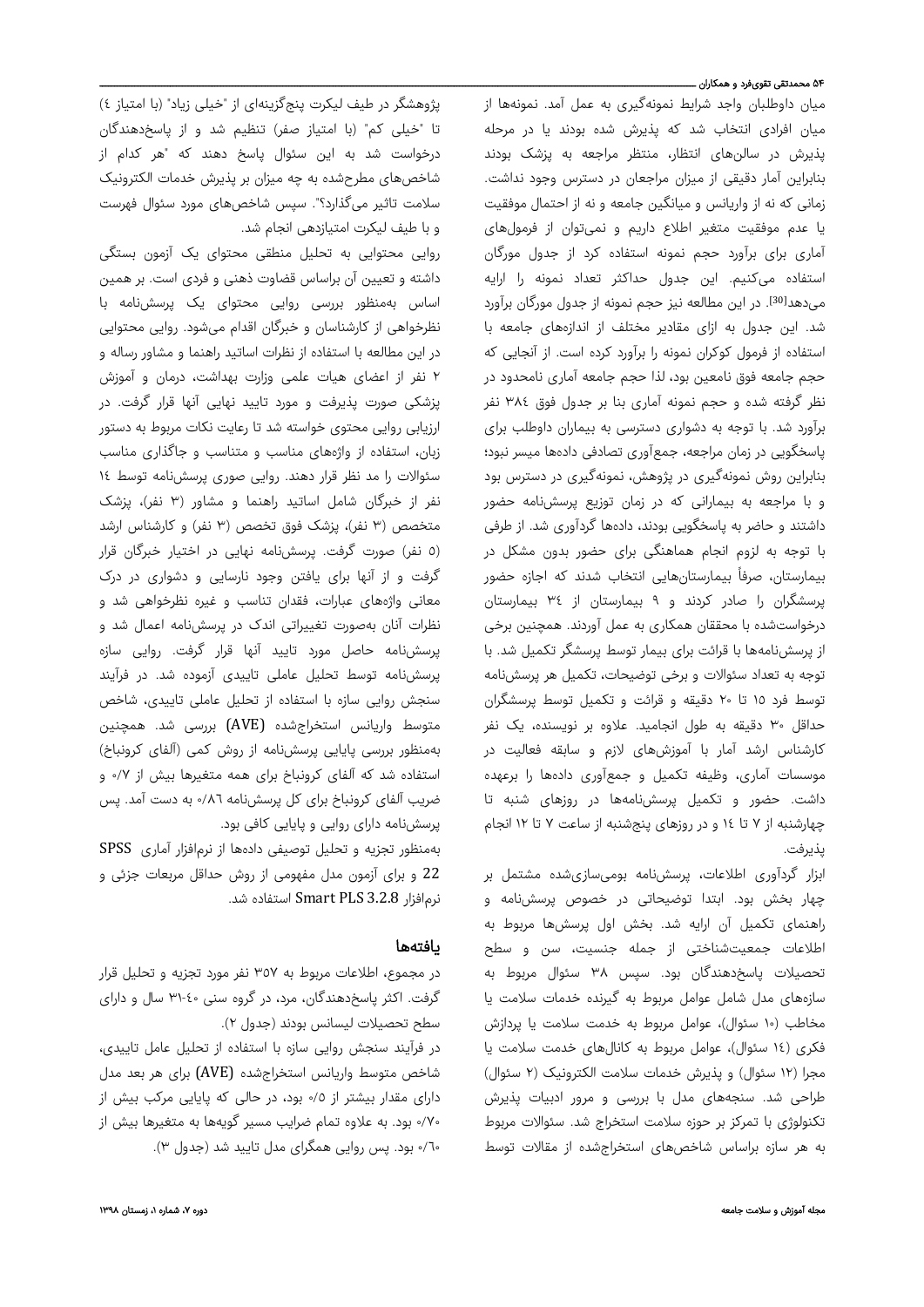جدول ٢) توزیع فراوانی مطلق و نسبی اطلاعات جمعیتشناختی پاسخدهندگان (٣٥٧ نفر)

| درصد         | تعداد  | اطلاعات جمعيتشناختى |
|--------------|--------|---------------------|
|              |        | جنسيت               |
| $Y^{\mu}/9$  | ۲۶۴    | مرد                 |
| Y5/1         | ۹۳     | زن                  |
|              |        | گروه سنی            |
| YY/1         | v٩     | ۲۰-۳۰ سال           |
| $\mu$ 9/۲    | $1F_0$ | ۳۱-۴۰ سال           |
| YY/Y         | 9V     | ۴۱-۵۰ سال           |
| $11/\Delta$  | ۴۱     | بیشتر از ۵۰         |
|              |        | سطح تحصيلات         |
| YY/Y         | 99     | ديپلم               |
| $\Delta V/Y$ | 190    | ليسانس              |
| $\mu/q$      | $\eta$ | کارشناسی ارشد       |
| 10/1         | ۵۴     | دكترا               |

## جدول ٣) شاخص ارزیابی روایی همگرای مدل اندازهگیری

| متغيرها                                    | آلفای              | پایایی<br>مرکب                                                          |
|--------------------------------------------|--------------------|-------------------------------------------------------------------------|
|                                            | كرونباخ            |                                                                         |
| عوامل مربوط به گیرنده خدمات سلامت یا مخاطب | 0/9                | $\gamma$ 7/0 $\gamma$                                                   |
| عوامل مربوط به خدمت سلامت یا پردازش فکری   | $0/\lambda\lambda$ | $\Gamma \mathsf{Y} \backslash \circ$ $\rho \mathsf{A} \backslash \circ$ |
| عوامل مربوط به كانالهاى خدمت سلامت يا مجرا | $0/\lambda V$      | $PY\backslash\circ$ $Y\uparrow\vee\circ$                                |
| پذيرش خدمات سلامت الكترونيک                | 0/9Y               | $\circ \rho \backslash \circ$ ( $\rho \backslash \circ$                 |

# ـــ مدل پذیرش خدمات الکترونیک سلامت ۵۵

بین تمام متغیرهای پژوهش، همبستگی مثبت و معنیدار وجود داشت (٠/٠٥>p، جدول ۴).

# جدول ٤) میانگین آماری نمرات و ماتریس ضرایب همبستگی متغیرها

| عوامل مربوط به                 | میانگین                                                                                                                                                                 |  | ۳ |
|--------------------------------|-------------------------------------------------------------------------------------------------------------------------------------------------------------------------|--|---|
| ١- گيرنده خدمات سلامت يا مخاطب | $N = \frac{\mu}{\sigma} \frac{1}{\sigma}$                                                                                                                               |  |   |
| ۲- خدمت سلامت یا پردازش فکری   | •/ΛΥ εγ/ΛΨ±•/00                                                                                                                                                         |  |   |
| ٣- كانالهاي خدمت سلامت يا مجرا | $0/14$ /120 1/27± $0/10$                                                                                                                                                |  |   |
| ٤- پذيرش خدمات سلامت الكترونيک | $\frac{1}{\sqrt{2}}$ $\frac{1}{\sqrt{2}}$ $\frac{1}{\sqrt{2}}$ $\frac{1}{\sqrt{2}}$ $\frac{1}{\sqrt{2}}$ $\frac{1}{\sqrt{2}}$ $\frac{1}{\sqrt{2}}$ $\frac{1}{\sqrt{2}}$ |  |   |

تاثیر عوامل مربوط به گیرنده خدمات سلامت یا مخاطب، عوامل مربوط به خدمت سلامت یا پردازش فکری و همچنین عوامل مربوط به کانالهای خدمت سلامت یا مجرا بر پذیرش خدمات سلامت الکترونیک معنیدار بود (۰/۰۵>p؛ جدول ۵).

# جدول ٥) شاخص ارزیابی روایی واگرای مدل اندازهگیری

| تاثير عوامل مربوط              | ضریب مسیر مقدار t            |                    | نتيجه |
|--------------------------------|------------------------------|--------------------|-------|
| بر پذیرش خدمات سلامت الکترونیک |                              |                    |       |
| گیرنده خدمات سلامت یا مخاطب    | $\rho_o \Gamma \backslash o$ | 9/900              | تاييد |
| خدمت سلامت یا پردازش فکری      | 0/270                        | 0/Y <sub>0</sub> T | تاييد |
| کانالهای خدمت سلامت یا مجرا    | 0/47                         | M/W00              | تاييد |



**شکل ۲)** مدل نهایی تحقیق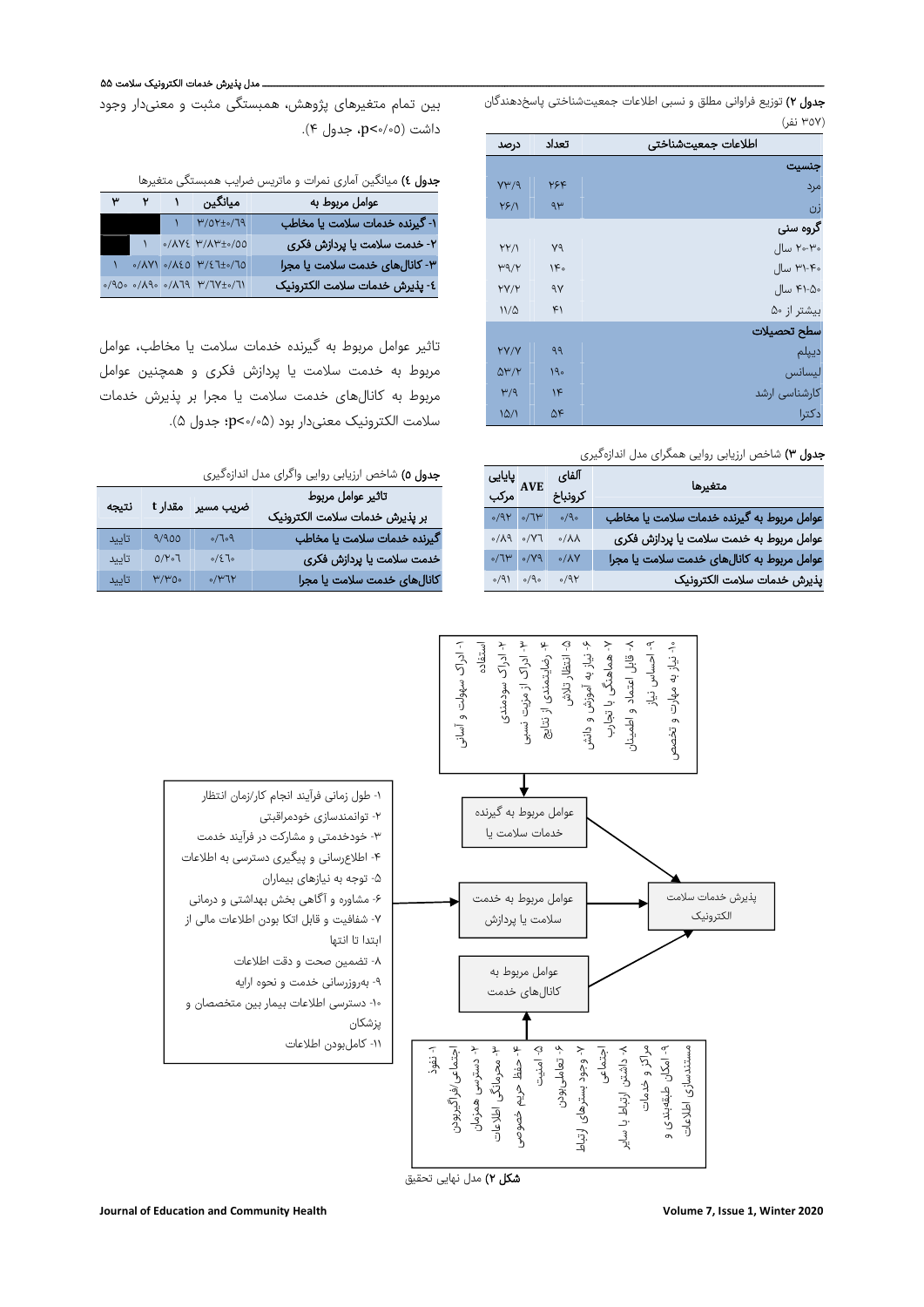### ۵۶ محمدتقی تقویفرد و همکاران ـــ

لذا همه روابط بین متغیرهای مدل تایید شدند. بر همین اساس و با توجه به مولفههای بررسیشده مدل نهایی تحقیق مورد تایید واقع شد (شکل ۲).

### بحث

زمانی که از محتوی، سخن به میان میآید تعابیر مختلفی از این مفهوم به ذهن متبادر میشود که مهمترین آنها تلقی از محتوی به عنوان گیرنده خدمت، پردازش فکری و کانال است<sup>[29]</sup>. به زعم نویسندگان این مقاله با توجه به این که خدمات الکترونیک سلامت را میتوان حایز شرایط تعریف بهعنوان محتوی دانست، معتقدیم بهعنوان یک محتوی، خدمتی که در هر یک از این ابعاد گیرنده خدمت، پردازش فکری و کانال، بهدرستی طراحی، پیادهسازی و تقویت شود با مقبولیت بیشتری مواجه خواهد بود. در تبیین این یافتهها میتوان اذعان داشت که براساس مدل تحقیق میتوان استدلال کرد که در تکمیل نظرات و مدلهای گذشته در حوزه پذیرش و استفاده از تکنولوژی خصوصاً در حوزه سلامت و با تمرکز بر خدمات الکترونیک علاوه بر ادراکات استفادهکنندگان خدمت، ابعاد دیگری نیز بر پذیرش و استفاده از خدمات الکترونیک سلامت تاثیر دارند. با درنظرگرفتن خدمات الکترونیک سلامت بهعنوان محتوی با تقویت مثبت هر یک از ابعاد خدمت و نحوه ارایه آن میتوان با استقبال بیشتری از طرف جامعه هدف مواجه شد و چنانچه بنا باشد که خدمتی در حوزه سلامت بهصورت الکترونیک به جامعه هدف (بیماران یا اعضای جامعه) ارایه شود، باید گیرنده خدمات سلامت یا به عبارتی مخاطب خدمت، مورد مطالعه و بررسی قرار گیرد و تلاش شود ادراک سهولت و آسانی استفاده، ادراک سودمندی، ادراک از مزیت نسبی و احساس نیاز حتماً مد نظر طراحان خدمت قرار گیرد که این یافتهها با تحقیقات *زرگر* و همکاران<sup>[31]</sup> همخوانی دارد. در یژوهش دیگری که توسط *رزاقی و نصیری یور*<sup>[32]</sup> انجام شده است، رضایتمندی از نتایج، انتظار تلاش، نیاز به آموزش و دانش، هماهنگی با تجارب و نیاز به مهارت و تخصص بهعنوان عوامل موثر بر پذیرش خدمات در حوزه سلامت شناسایی شدهاند که در این تحقیق نیز مورد بررسی و تایید قرار گرفتند، قابل اعتماد و اطمینان بودن ارایهدهنده خدمت نیز موضوع مهمی است که در عمده تحقیقات مغفول مانده است و لازم است به آن توجه کافی داشته باشیم.

علاوه بر بعد مخاطب بهعنوان یکی از سازههای اصلی مدل، ضروری است محتوی و کیفیت خدمت و خروجی مورد نظر بهعنوان پردازش فکری بهدقت بررسی شود. این شاخص در تحقیقات حوزه پذیرش بخش سلامت مغفول مانده است، اگر چه در حوزه بانکداری به این مهم توجه کردهاند<sup>[33]</sup>. طول زمانی فرآیند انجام کار/زمان انتظار<sup>[34]</sup>، توجه به نیازهای بیماران، مشاوره و آگاهی بخش بهداشتی و درمانی، ارایه تشخیص اولیه، دسترسی اطلاعات بیمار بین متخصصان و پزشکان، ارایه خدمات

ارجاعی<sup>[35]</sup>، تضمین صحت و دقت اطلاعات، بهروزرسانی خدمت و نحوه ارایه<sup>[36]</sup>، کاملبودن اطلاعات و سرعت در پاسخگویی<sup>[37]</sup> شاخصهایی هستند که اغلب در تحقیقات انجامشده در ایران به آنها اشارهای نشده است. از طرفی شفافیت و قابل اتکا بودن اطلاعات مالی از ابتدا تا انتها<sup>38]</sup>، خودخدمتی و مشارکت در فرآیند خدمت[39]، توانمندسازی خودمراقبتی[35]، اطلاعرسانی و پیگیری دسترسی به اطلاعات<sup>[40]</sup> از شاخصههایی هستند که در خصوص خدمات الکترونیک بخش سلامت در ایران در خصوص آنها مطالعاتی صورت گرفته است و در این تحقیق نیز مورد بررسی و تایید قرار گرفتهاند.

ابعاد فنی و کانالهای ارایه خدمت، اهمیت فراوانی در پذیرش یا عدم پذیرش خدمات الکترونیک دارند، لذا باید بهدقت توجه کرد که چندرسانهایبودن، امکان طبقهبندی و مستندسازی اطلاعات بیمار<sup>71</sup>)، دردسترسبودن<sup>[41]</sup>، داشتن ارتباط با سایر مراکز و خدمات، تعاملیبودن برقراری ارتباط بین پزشک و بیمار[42]، وجود بسترهای ارتباط اجتماعی مانند گروهها، فروومها، گفتوگوی اعضا<sup>[43]</sup>، دسترسی همزمان، نفوذ اجتماعی/فراگیربودن کانالهای ، خدمت که از طریق آن خدمات الکترونیک ارایه میشوند[44] مواردی هستند که در ایران به آنها کمتر اشاره شده است و توجه به آنها حایز اهمیت است. همچنین امنیت و حفظ حریم خصوصی و محرمانگی اطلاعات یکی از مهمترین شاخصههای پذیرش در حوزه خدمات الکترونیک است که *نطاق* و *رضایی راد*<sup>[45]</sup> نیز پیشتر به آن اشاره کردهاند.

با توجه به موارد بالا و مطالعات صورتپذیرفته طی این پژوهش میتوان نتیجه گرفت که با توجه به عدم بلوغ کامل خدمات الکترونیک سلامت در ایران و رشد تدریجی آن، تا حدی این حوزه در تحقیقات دانشگاهی مغفول مانده است و تحقیقات انجامشده بیشتر به بررسی مدلهای عمومی پذیرش در این حوزه محدود شده است و لزوم تحقیق بیشتر در این حوزه را یادآوری میکند.

در خصوص محدوديتهای مطالعه، جامعه مورد مطالعه این پژوهش شامل بیماران بیمارستانهای دولتی سطح شهر تهران است که تعداد قابل توجهی از مراجعهکنندگان نیز از شهرهای دیگر در آنها حضور دارند. فاصله جغرافیایی بین بیمارستانهای دولتی و دشواری دسترسی به آنها از دیگر محدودیتهای این مطالعه است که نیازمند صرف هزینه و زمان قابل توجهی است. همچنین انجام این تحقیق به شکل گستردهتر و ملی قابلیت تعمیم این تحقیق را بالا میبرد. پرسشنامه طراحیشده ممکن است بهدلیل عدم اشراف اطلاعاتی جامع پژوهشگران شامل تمامی سنجههای موجود در پژوهشهای بینالمللی و ملی نباشد. همچنین خوداظهاری پاسخدهندگان از دیگر محدودیتهای تحقیق است.

براساس یافتههای این پژوهش، پیشنهاد میشود در طراحی خدمات الکترونیک اعم از ارایه اطلاعات تا پیچیدهترین انواع خدمات الکترونیک مانند تلهمدیسین یا موارد شایعی مانند پرونده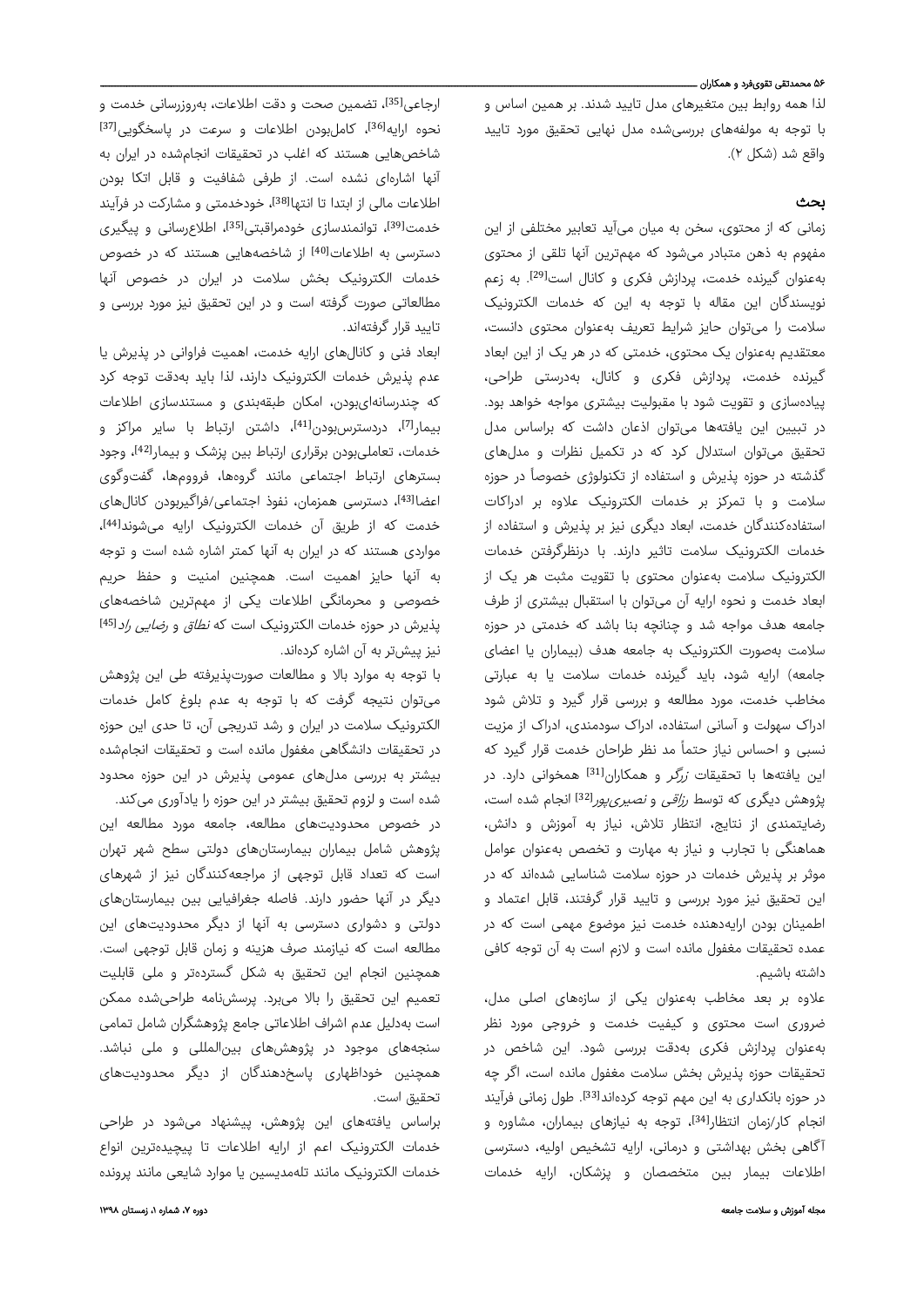#### ــ مدل پذیرش خدمات الکترونیک سلامت ۵۷

and Technology, U- and E-Service, Science and Technology; 2011 Dec 8-10; Jeju Island, Korea. Berlin, Heidelberg: Springer; 2011.

5- Featherman MS, Pavlou PA. Predicting e-services adoption: a perceived risk facets perspective. Int J Hum Comput Stud. 2003;59(4):451-74.

6- Adler-Milstein J, Holmgren AJ, Kralovec P, Worzala C, Searcy T, Patel V. Electronic health record adoption in US hospitals: the emergence of a digital "advanced use" divide. J Am Med Inform Assoc. 2017;24(6):1142-8.

7- Aarts J, Gorman P. IT in health care: sociotechnical approaches "to err is system". Int J Med Inform. 2007;76 (Suppl 1):S1-3.

8- Giuse DA, Kuhn KA. Health information systems challenges: the Heidelberg conference and the future. Int J Med Inform. 2003;69(2-3):105-14.

9- Heeks R. Development 2.0: the IT enabled transformation of international development. Commun ACM. 2010;53(4):22-4.

10- Sezgin E, Özkan-Yıldırım S. A cross-sectional investigation of acceptance of health information technology: a nationwide survey of community pharmacists in Turkey. Res Social Adm Pharm. 2016;12(6):949-65.

11- Moore GC, Benbasat I. Development of an instrument to measure the perceptions of adopting an information technology innovation. Inf Syst Res. 1991;2(3):192-222.

12- Ward R. The application of technology acceptance and diffusion of innovation models in healthcare informatics. Health Policy Technol. 2013;2(4):222-8.

13- Lakbala P, Dindarloo K. Physicians' perception and attitude toward electronic medical record. Springerplus. 2014;3(1):63.

14- Tao D, Xie L, Wang T, Wang T. A meta-analysis of the use of electronic reminders for patient adherence to medication in chronic disease care. J Telemed Telecare. 2015;21(1):3-13.

15- Or CKL, Karsh BT. A systematic review of patient acceptance of consumer health information technology. J Am Med Inform Assoc. 2009;16(4):550-60.

16- Montague E, Perchonok J. Health and wellness technology use by historically underserved health consumers: systematic review. J Med Internet Res. 2012;14(3):e78.

17- Jimison H, Gorman P, Woods S, Nygren P, Walker M, Norris S, Hersh W. Barriers and drivers of health information technology use for the elderly, chronically ill, and underserved. Evid Rep Technol Assess (Full Rep). 2008;(175):1-1422.

18- Wang SJ, Middleton B, Prosser LA, Bardon CG, Spurr CD, Carchidi PJ, et al. A cost-benefit analysis of electronic medical records in primary care. Am J Med. 2003;114(5):397-403.

19- Burton-Jones A, Hubona GS. Individual differences and usage behavior: revisiting a technology acceptance model assumption. ACM Sigmis Database. 2005;36(2):58-77.

20- Sandhu K. Theoretical perspectives for e-Services acceptance model. In: Sobh T, editor. Advances in computer and information sciences and engineering. Bridgeport: Springer; 2008. p. 218-23.

21- Simon SR, Kaushal R, Cleary PD, Jenter CA, Volk LA, Poon EG, et al. Correlates of electronic health record adoption in office practices: a statewide survey. J Am Med Inform Assoc. 2007;14(1):110-7.

22- Panagiotopoulos P, Al-Debei MM, Fitzgerald G, Elliman T. A business model perspective for ICTs in

الکترونیک سلامت، به تمام ابعاد فنی و انسانی که در این تحقیق به عمده آنها اشاره شد توجه ویژهای شود تا بیماران بتوانند در کمال رغبت و بهراحتی به خدمات بهداشتی و سلامت در هر کجا و هر زمانی دسترسی داشته باشند. در این تحقیق پذیرش خدمات الکترونیک سلامت با توجه به نظر بیماران مورد بررسی قرار گرفت. در همین خصوص بررسی نظر هر دو جامعه بیماران بهعنوان گیرندگان خدمت و کارکنان بیمارستانها و مراکز ارایه خدمات سلامت و دستاندرکاران این حوزه میتواند به نتایج بهتر و دقیقتری دست یابد که در تحقیقات بعد باید لحاظ شود. از طرفی این تحقیق با نمونه جمعآوریشده از سطح تهران انجام شده است و در تعمیم آن باید احتیاط نمود.

# نتیجهگیری

مدل پذیرش خدمات الکترونیک سلامت ارایهشده، مورد تایید است و براساس آن میتوان عوامل موثر در تعیین پذیرش خدمات الکترونیک سلامت را پیشبینی نمود.

<mark>تشکر و قدردانی:</mark> نویسندگان مقاله از کلیه کارکنان بیمارستانهای دولتی شهر تهران که با عوامل این پژوهش بهخصوص پرسشگران همکاری و صبوری لازم را داشتند، قدردانی به عمل میآورند.

تاییدیه اخلاقی: کلیه پرسشنامههای این پژوهش بدون قید نام تکمیل شده است. به مشارکتکنندگان فردی و سازمانی در این پژوهش تعهد داده شد که کلیه مطالب ثبتشده محرمانه خواهد بود.

<mark>تعارض منافع</mark>: نویسندگان هیچ گونه تعارض منافعی گزارش نکردهاند. سهم نویسندگان: محمدتقی تقویفرد (نویسنده اول)، نگارنده مقدمه/روششناس/پژوهشگر اصلی/نگارنده بحث (%٣٠)؛ پیام حنفیزاده (نویسنده دوم)، پژوهشگر کمکی/نگارنده بحث (%٢٠)؛ جهانیار بامداد صوفی (نویسنده سوم)، روششناس/پژوهشگر کمکی (%٢٠)؛ اکبر یوسفوند (نویسنده چهارم)، نگارنده مقدمه/پژوهشگر اصلی/تحلیلگر آماری/نگارنده بحث (%٣٠)

م**نابع مالی:** این مقاله برگرفته از پایان،نامه دکتری تخصصی مدیریت فناوری اطلاعات دانشگاه علامه طباطبایی است.

### منابع

1- Domenichiello M. State of the art in adoption of ehealth services in Italy in the context of European Union E-government strategies. Procedia Econ Finance. 2015;23:1110-8.

2- Rust RT, Kannan PK. E-service: a new paradigm for business in the electronic environment. Commun ACM. 2003;46(6):36-42.

3- Mou J, Shin DH, Cohen JF. Trust and risk in consumer acceptance of e-services. Electron Commerce Res. 2017;17(2):255-88.

4- Esmaeilzadeh P, Sambasivan M, Kumar N, Nezakhati H. Adoption of technology applications in healthcare: the influence of attitude toward knowledge sharing on technology acceptance in a hospital. In: Kim TH, Adeli H, Ma J, Fang W, Kang BH, Park B, et al., editors. International Conference on U-and E-Service, Science